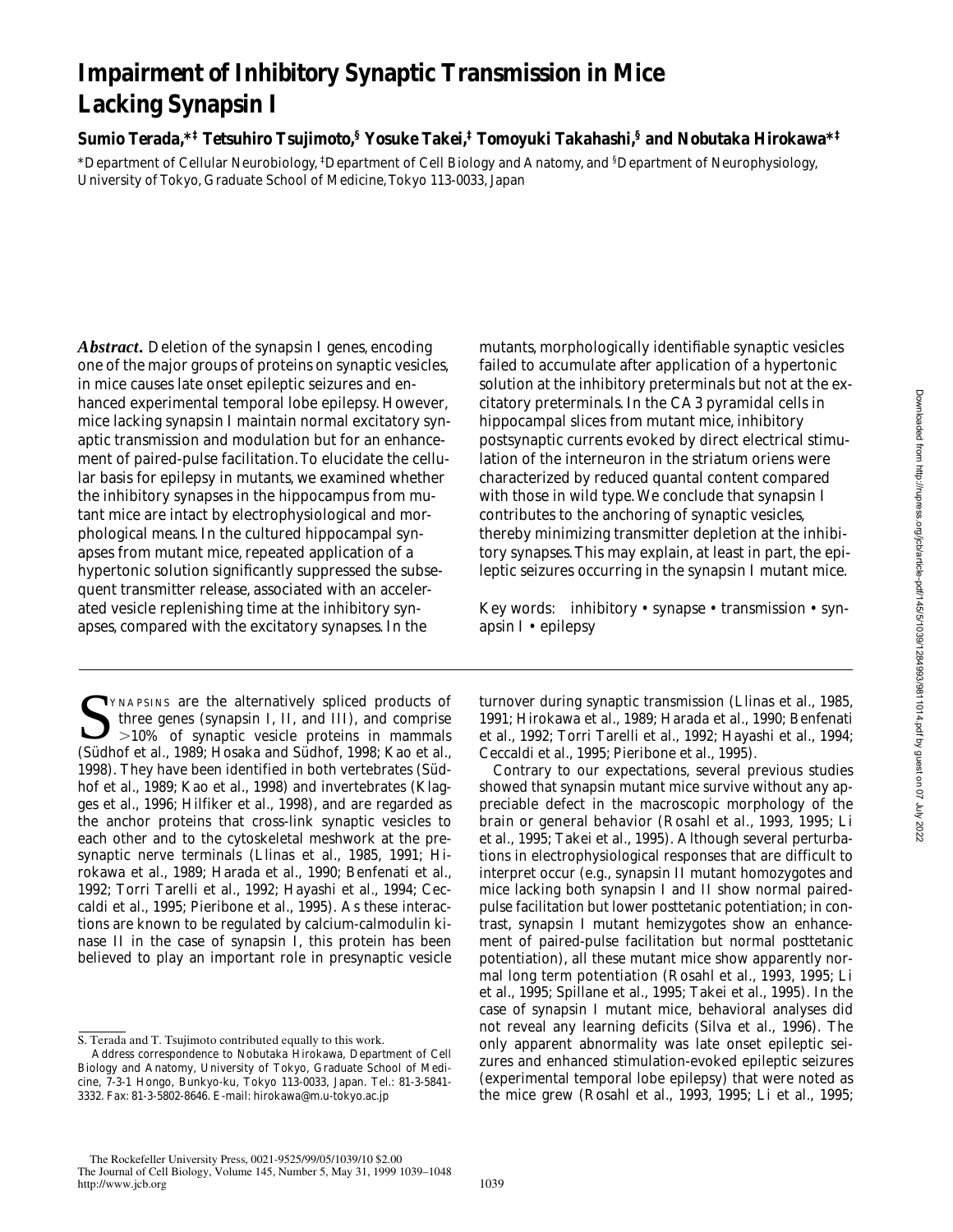Downloaded from http://rupress.org/jcb/article-pdf/145/5/1039/1284993/9811014.pdf by guest on 07 July 2022 Downloaded from http://rupress.org/jcb/article-pdf/145/5/1039/1284993/9811014.pdf by guest on 07 July 2022

Takei et al., 1995). Thus, the mechanism of action of synapsin I in vivo still remains under debate.

To clarify a possible link between synapsin I deficiency and the epileptic phenotype, we examined whether the inhibitory synapses in the hippocampus in mutant mice are intact by electrophysiological and morphological analyses. Repeated application of a hypertonic solution to cultured hippocampal synapses in mutant mice significantly suppressed the subsequent transmitter release, associated with an accelerated vesicle replenishing time (Stevens and Tsujimoto, 1995) at the inhibitory synapses, but not at the excitatory synapses. Synaptic vesicles failed to accumulate after application of a hypertonic solution at the inhibitory preterminals, whereas their accumulation at the excitatory preterminals was unaffected. In the CA3 pyramidal cells in hippocampal slices (Edwards et al., 1989) from the mutant mice, inhibitory postsynaptic currents (IPSCs)<sup>1</sup> evoked by the stimulation of an interneuron in the striatum oriens were characterized by a reduced quantal content compared with those in wild-type mice. Our results indicate that synapsin I at the inhibitory synapses plays an important role in minimizing transmitter depletion by anchoring synaptic vesicles. Impairment of inhibitory synaptic transmission may explain, at least in part, the epileptic phenotype in the synapsin I mutant mice.

#### *Materials and Methods*

#### *Animals*

Male hemizygotes and wild-type littermates derived from the crossing  $(>= 3$ generations) of heterozygous synapsin I 129/Sv/C57Bl/6 mice were used for this study. The animals were housed under a 12-h light/12-h dark cycle with free access to water and food. All animal procedures were approved by the Institutional Animal Care and Use Committee.

#### *Electrophysiological Procedures*

The electrophysiological and culture techniques used have been described earlier (Edwards et al., 1989; Goslin and Banker, 1991; Stevens and Tsujimoto, 1995). Data acquisition and analyses were performed without knowledge of the genotype of the mouse under study. In brief, low density primary cultures of hippocampal neurons were prepared from 16.5-d-old embryonic mice and used for the electrophysiological experiments at 8 d in vitro (Goslin and Banker, 1991). All the electrophysiological experiments were performed at room temperature  $(24-28^{\circ}C)$ . Whole-cell currents were recorded from pyramidal cells at the holding potential of 0 mV for IPSCs, or  $-70$  mV for excitatory postsynaptic currents (EPSCs). The bathing solution contained 137 mM NaCl, 3.5 mM KCl, 10 mM Hepes, 10 mM glucose, 0.7 mM CaCl<sub>2</sub>, 2 mM MgCl<sub>2</sub>,  $10^{-4}$  mM tetrodotoxin (TTX), and  $0.5 \times 10^{-3}$  mM strychnine, pH 7.2. 2 mM kynurenic acid was added for recording IPSCs and 0.1 mM picrotoxin for EPSCs. A small region of the dendritic tree was superfused with a hypertonic solution (800 mosM with sucrose) of the same aforementioned ionic composition except for the presence of TTX at the concentration of  $10^{-3}$  mM. The pipette solution contained the following: 122.5 cesium gluconate, 17.5 mM CsCl, 8 mM NaCl, 10 mM Hepes, 5 mM EGTA, 2 mM Mg ATP, and 0.3 mM Na3GTP, pH 7.2, for IPSC recordings, and 120 mM potassium gluconate, 12 mM KCl, 5 mM NaCl, 2 mM MgCl<sub>2</sub>, 1 mM CaCl<sub>2</sub>, 10 mM Hepes, 5 mM EGTA, and 2 mM Na2ATP, pH 7.2, for EPSC recordings.

We determined the parameters of vesicle turnover according to a previously described model (Stevens and Tsujimoto, 1995). The model assumes two pools of synaptic vesicles: the readily releasable pool and the infinite

reservoir pool. The vesicle turnover rate of the readily releasable pool at time *t* can be described as,

$$
d\alpha(t)/dt = K_{doc} \cdot (1 - \alpha(t)) - K_{exo} \cdot \alpha(t),
$$
\n(1)

where  $\alpha(t)$  designates the probability of the synaptic vesicle existence at a docking site in the readily releasable pool at time  $t$  ( $0 < \alpha(t) < 1$ ,  $\alpha(0) \sim 1$ ),  $K_{\text{doc}}$ , the rate of replenishing one vesicle from the infinite reservoir pool to a docking site, and *K*exo, the rate of releasing one vesicle for transmitter release from a docking site.

$$
\alpha(t) = \tau \cdot (e^{-t/\tau} - 1.0) + \alpha(0),
$$
 (2)

where

an

Hence,

$$
\tau = 1/(K_{\text{doc}} + K_{\text{exo}})
$$
  
and  

$$
\alpha(0) = 1.
$$

The cumulative number of events of miniature EPSCs or IPSCs (mEPSCs of mIPSCs) at time  $t(C(t))$  can be described as,

$$
C(t) = \int_0^t N \cdot K_{\text{exo}} \cdot \alpha(x) dx + B \cdot t, \tag{3}
$$

where *B* represents the background frequency of events derived from unperfused synapses, *N* is the total number of docking sites at synapses in a small dendritic region superfused with the hypertonic solution (800 mosM).  $K_{\text{dec}}$ ,  $K_{\text{even}}$  and N can be determined by fitting the time course (0– 2.5 s) of cumulative mIPSCs or mEPSCs during depletion with equation 3.

Transverse hippocampal slices  $(300-\mu m-thick)$  were prepared from mice (10–14-d-old) after decapitation under halothane anesthesia (Edwards et al., 1989). Slices were maintained in an incubation chamber for 1 h at 37°C and at room temperature thereafter. The external solution contained the following: 119 mM NaCl, 2.5 mM KCl, 1.0 mM NaH<sub>2</sub>PO<sub>4</sub>, 26.2 mM NaHCO<sub>3</sub>, 11 mM glucose, 2.0 mM CaCl<sub>2</sub>, 1.0 mM MgCl<sub>2</sub>,  $0.5 \times 10^{-3}$ mM strychnine, 2 mM kynurenic acid, pH 7.2, equilibrated with  $95\%$  O<sub>2</sub>:  $5\%$  CO<sub>2</sub>. A stimulating electrode filled with the external solution was placed close to an interneuron in the striatum oriens of CA3. IPSCs evoked by short (100  $\mu$ s) current pulses (3–10 V) at 0.05 Hz were recorded from a CA3 pyramidal neuron by whole-cell recording at a holding potential of 0 mV. The IPSCs were blocked reversibly by bicuculline  $(10 \mu M)$ , indicating that they were mediated by  $\gamma$ -aminobutyric acid (GABA)gated Cl<sup>-</sup> channels. Whole-cell currents were recorded by a patch-clamp amplifier (EPC-7; List), filtered at 5 kHz, and digitized at 10 kHz for further analysis.

#### *Immunoelectron Microscopy and Morphometric Analysis*

Cultured neurons were incubated in medium containing  $10^{-3}$  mM TTX for 5 min, stimulated with the above mentioned 800-mosM hypertonic solution for 10 s, washed out with medium for 1 min, and fixed with 0.1 M cacodylate buffer, pH 7.2, containing freshly prepared 4% paraformaldehyde and 0.1% glutaraldehyde for 15 min. The samples were quenched with 100 mM glycine for 5 min, permeabilized, and blocked in 0.5% BSA, 0.1% gelatin, 0.05% Tween 20, 20  $\mu$ M digitonin, 1% skim milk, and 500 mM NaCl for 30 min; both solutions were prepared in PBS, pH 7.2. Subsequently, they were incubated for 1 h with a polyclonal anti-GABA antibody (diluted 1:450 with the above mentioned blocking solution) and blocked again for 30 min.

Up to here all procedures were carried out at  $37^{\circ}$ C, thereafter the samples were incubated at room temperature for 10 min with 10  $\mu$ g/ml biotinlabeled goat anti–rabbit IgG antibody (Nichirei), treated with 100  $\mu$ g/ml HRP-labeled streptavidin (Nichirei) for 5 min, and processed for DAB staining. Subsequently, they were postfixed by dipping in 1% osmium tetroxide in 0.1 M cacodylate buffer, pH 7.2, for 10 min on ice, stained with 1% uranyl acetate for 1 h at room temperature, dehydrated in a graded series of ethanol concentrations, and embedded in Quetol-812 (Nisshin EM). Ultrathin sections were cut on a conventional ultramicrotome (Ultratome Nova; LKB Bromma), stained with uranyl acetate and lead citrate, and examined and photographed under a transmission electron microscope (2000EX; JEOL) at an accelerating voltage of 80 kV. The number of synaptic vesicles in presynaptic nerve terminals was determined by direct counting from the micrographs. These numbers were con-

<sup>1.</sup> *Abbreviations used in this paper:* EPSC, excitatory postsynaptic current;GABA, γ-aminobutyric acid; IPSC, inhibitory postsynaptic current; mEPSC, miniature EPSC; mIPSC, miniature IPSC; TTX, tetrodotoxin.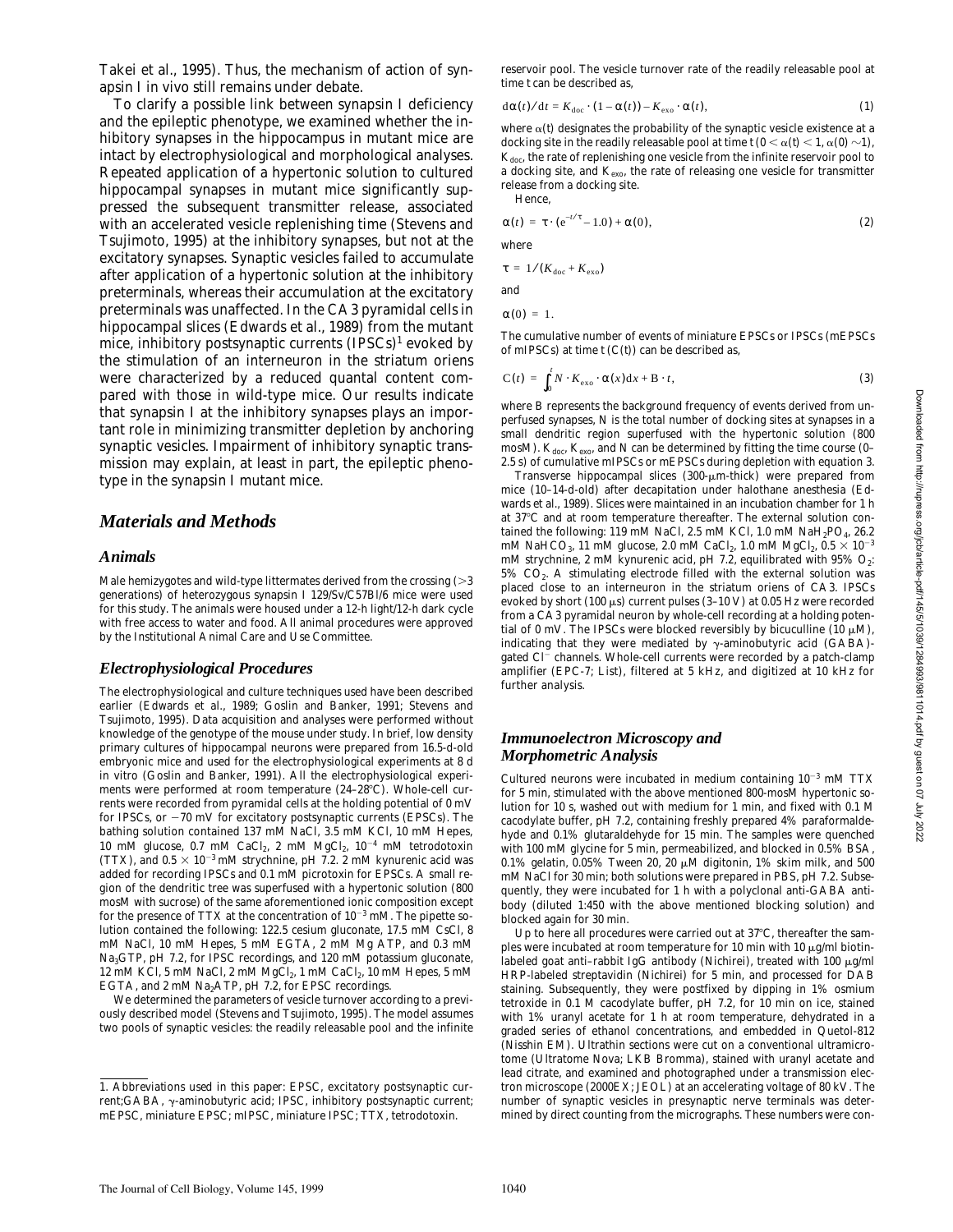verted into the number of vesicles per unit area  $(\mu m^2)$  by dividing the vesicle count by the presynaptic nerve terminal area as described before (Takei et al., 1995).

#### *Results*

#### *Repeated Application of a Hypertonic Solution Suppressed the Subsequent Transmitter Release at the Cultured Inhibitory Synapses of Mutants*

We tested the possibility of the inhibitory synapses becoming easily fatigued and recovering slowly in synapsin mutants. Spontaneous mIPSCs were recorded from cultured hippocampal neurons in the presence of  $1 \mu$ M TTX, and a hypertonic sucrose solution (800 mosM) was applied locally to a neurite for 5 s, followed by application for 2 s every 5 min to monitor the size of the readily releasable pool of synaptic vesicles. Most of the readily releasable vesicles were released during the first 2 s of application, and the size of released quanta measured by second 2 s applications recovered in parallel with the amplitude of the evoked EPSCs (Rosenmund and Stevens, 1996). Assum-

ing that the replenishing time constant of the readily releasable pool is  $\sim$  10 s, the 5-min intervals would be expected to minimize the effect of replenishment. When the hypertonic solution was applied for 5 s, the frequency of mIPSCs declined exponentially (Figs. 1 a and 2 a), presumably because of a depletion of available transmitter quanta or synaptic vesicles (Stevens and Tsujimoto, 1995). After a 5-min interval, the second application of hypertonic solution (2 s) caused a similar magnitude of increase in the frequency of mIPSCs in cells from the wild-type mice, whereas a much smaller increase was noted in the cells from synapsin I mutant mice (Fig. 1 a). The total amount of quanta released during the first 2 s of hypertonic application in the second sucrose application was  $43 \pm 14\%$  ( $n = 6$ ) in the case of mutant mice, whereas it remained at  $97 \pm 5\%$  ( $n = 5$ ) in the case of wild-type mice (Fig. 1 b). Subsequent applications of the hypertonic solution at 5-min intervals did not further reduce the amount of quantal release, either in the mutant or in wild-type mice. In contrast to the result at inhibitory synapses, no such depression was observed at the excitatory synapses in the mutant mice (95  $\pm$  8% at the second application, *n* = 6) (Fig. 1 c).

#### a mIPSC Wild-type

mIPSC Synapsin I'



*Figure 1.* Impaired recovery of mIPSCs in cultured inhibitory synapses lacking synapsin I. (a) Sample traces of mIPSCs (middle) and their frequency (bottom). Hypertonic solution was applied for 5 s and thereafter for 2 s at intervals of 5 min, as shown by boxes (top). The left frame shows wild-type mice and the right one shows mutants. (b) The number of mIPSCs during 2 s relative to the first 2 of 5 s application of hypertonic solution in wild-type mice (open circles,  $n = 3$ ) and mutant (filled circles,  $n = 6$ ) mice. Bars represent SEM in this and the following figures. (c) Sample traces of mEPSCs and their frequency in the case of mutants after repeated applications of hypertonic solution.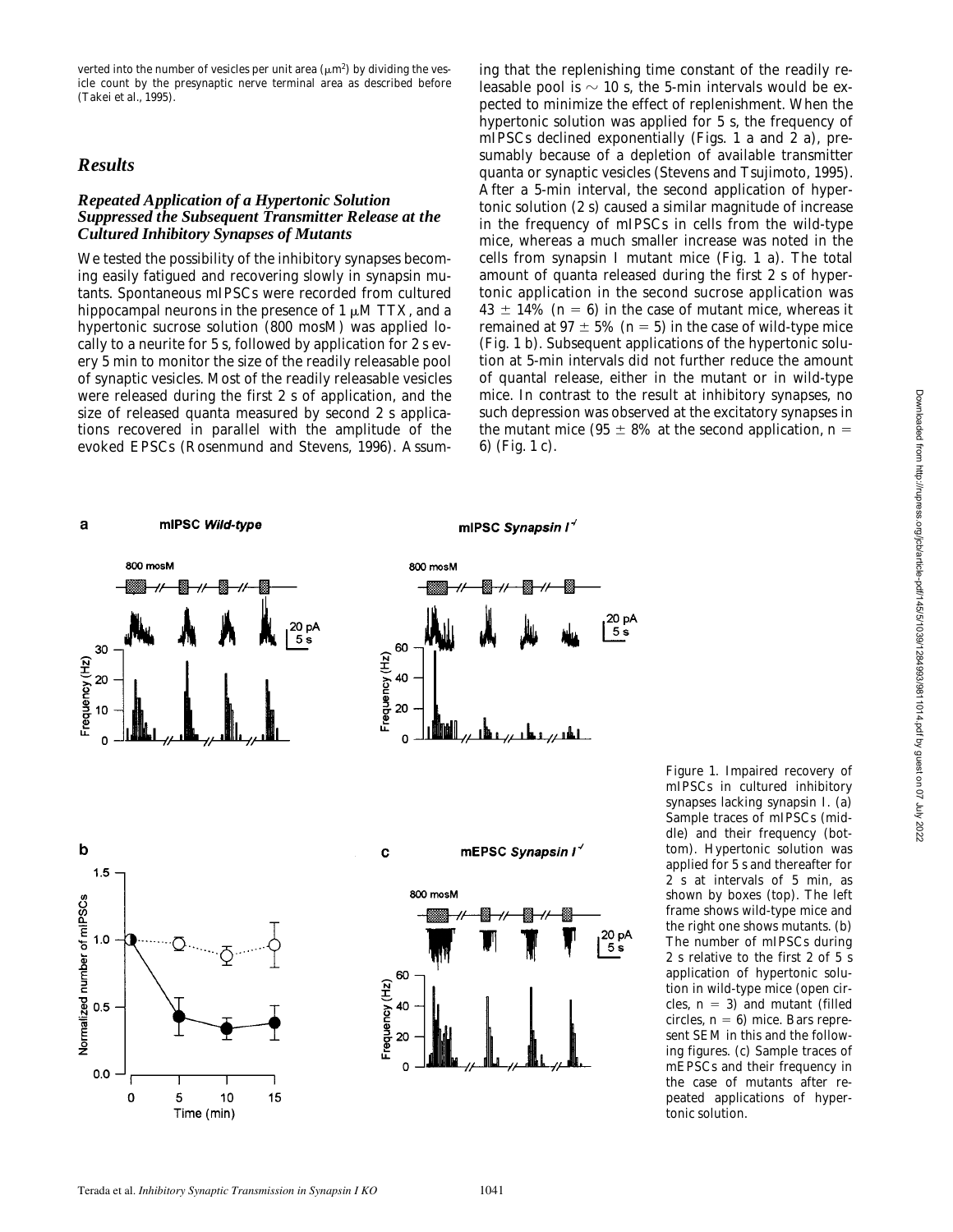

#### *Accelerated Vesicle Replenishing Time in Cultured Inhibitory Synapses from Mutants*

We analyzed the changes in the kinetics of synaptic vesicle turnover. Paired-pulse application of the hypertonic solution at various intervals commonly is used to assess the recovery time following depletion. But in our case, repeated stimulation with the hypertonic solution suppressed the subsequent mIPSCs in mutants (Fig. 1) that suggested the possibility that either the replenishing time might be altered on the order of tens of minutes or that the vesicular recycling process, including endocytosis, might be severely retarded. If the latter were the case, it would not be appropriate to apply the paired superfusion method to inhibitory synapses in mutants. We applied the model described by Stevens and Tsujimoto (1995) to estimate the replen-

ishing time constant after a single 5-s hypertonic application. Assuming an infinite reservoir pool and a readily releasable pool of synaptic vesicles, the vesicle turnover rate in the readily releasable pool can be described by a simple model equation (Stevens and Tsujimoto, 1995) (see Materials and Methods.). As shown in Fig. 2 a, because the mIPSCs in a mutant fail to respond to hypertonic stimulation after 3 s from the beginning of superfusion, we calculated the parameters for the synaptic vesicle turnover by equation 3 to the cumulative events of mIPSCs during 0–2.5 s of hypertonic application. (For these examples, the calculated replenishing time  $[1/K_{\text{doc}}]$  was 10.1 s [wild type], 5.7 s [mutant]. The rate of releasing one vesicle from a docking site was 0.56 s<sup>-1</sup> [wild type], 1.83 s<sup>-1</sup> [mutant].) At 11 inhibitory synapses from 4 synapsin I-deficient mice and at 5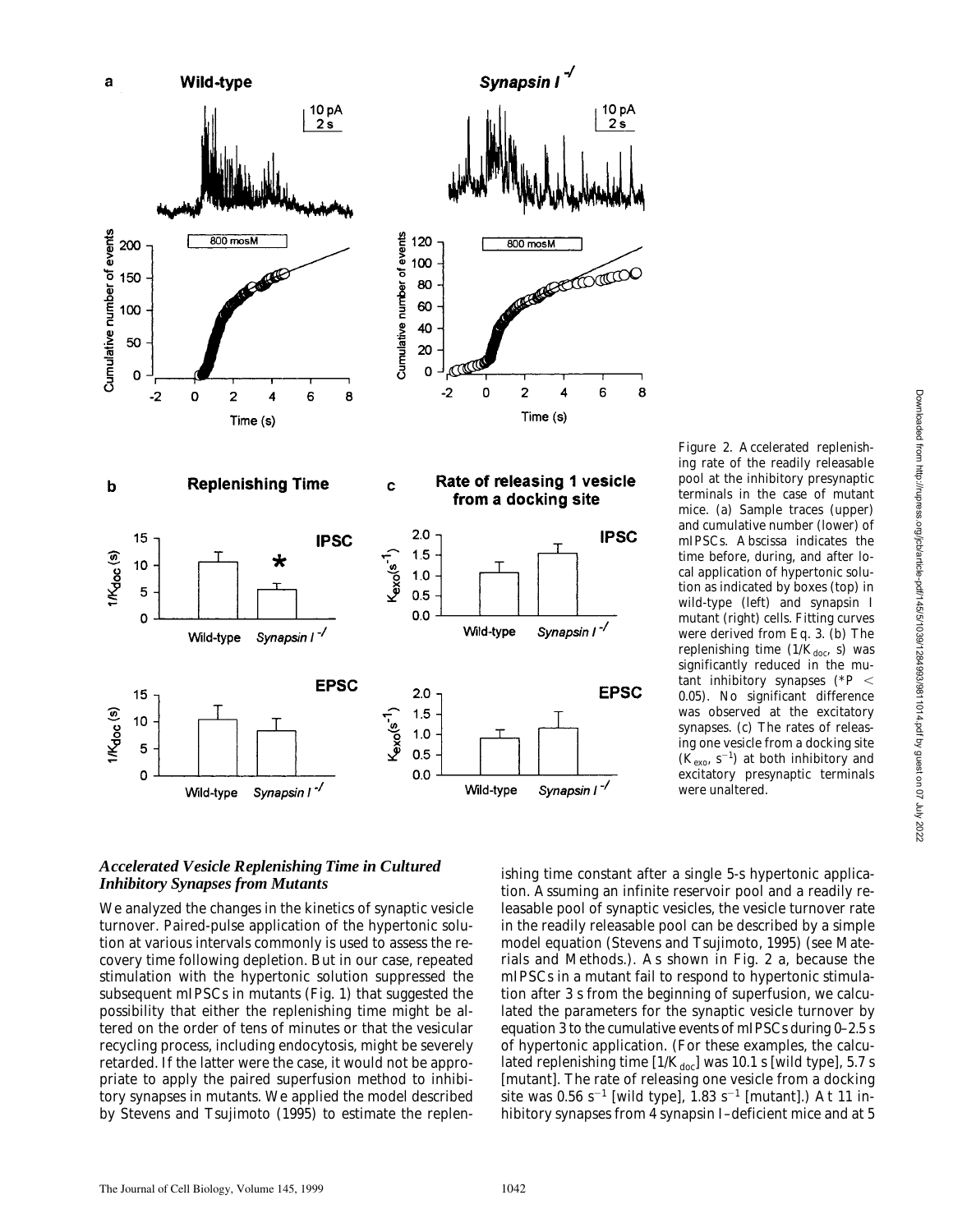inhibitory synapses from 3 wild-type mice, the mean time to replenish vacant release sites  $(1/K_{\text{doc}})$  was 5.5  $\pm$  3.7 s and 10.7  $\pm$  3.7 s, respectively (Fig. 2 b). Thus, the replenishing time of synaptic vesicles from a reservoir pool to a readily releasable site was reduced in synapsin I mutants  $(*P < 0.05, t$  test; the asterisk indicates that the related probability demonstrates statistical significance). In contrast, at the excitatory synapses, no significant difference was observed in the replenishing time between synapsin I-deficient mice (8.3  $\pm$  2.3 s, *n* = 12) and wild-type mice  $(10.4 \pm 2.6 \text{ s}, n = 12, P > 0.5)$  (Fig. 2 b). The releasing rate from a readily releasable pool  $(K_{\text{evo}})$  of mIPSCs was higher by a mean of 36% for the mutants (1.5  $\pm$  0.8 s<sup>-1</sup>,  $n = 11$ ) compared with the wild-type mice  $(1.1 \pm 0.5 \text{ s}^{-1})$ ,  $n = 5$ ). However, because of a large variance, the difference was not statistically significant  $(P = 0.18)$ . The releasing rate from a readily releasable pool of mEPSCs was unaltered between mutants  $(1.2 \pm 0.4 \text{ s}^{-1}, n = 12)$  and wild-type mice  $(0.9 \pm 0.2 \text{ s}^{-1}, n = 12, P > 0.5)$  (Fig. 2 c). It is suggested that the accelerated replenishment from the reservoir pool to the readily releasable pool in mutant inhibitory presynaptic terminals accelerates the vesicular depletion of the reservoir pool, especially after rigorous hypertonic stimulation, at mutant inhibitory synapses.

#### *Synaptic Vesicles Failed to Accumulate after Hypertonic Application at Inhibitory Preterminals in Mutants*

To obtain morphological correlates, we performed electron microscopic analysis of the presynaptic terminals of hippocampal neurons in culture. From a morphological perspective, at the 8-d stage in vitro, the synapses of cultured hippocampal neurons were still not fully mature, although functionally, their mIPSCs or mEPSCs corresponded to that of fully mature synapses. The presynaptic terminals were smaller, the synapses often lacked postsynaptic densities, and synaptic vesicles seemed less apparent. However on immunoelectron microscopy using the anti-GABA antibody, we could visualize inhibitory presynaptic terminals because they were filled with fuzzy DAB staining, especially intense just around the synaptic vesicles (Fig. 3, a–d). Without hypertonic stimulation, there was

no difference between the two genotypes with respect to synaptic vesicle densities at the inhibitory presynaptic terminals as identified by positive staining with anti-GABA antibody (Fig. 3, a and b). However, after rigorous hypertonic stimulation, a clear loss of synaptic vesicles was observed at the inhibitory presynaptic terminals in synapsin I mutant mice (Fig. 3 d) but not in the wild-type mice (Fig. 3 c). No such morphological difference was observed between the mutant and wild-type mice at the excitatory presynaptic terminals as identified by the absence of anti-GABA staining (Fig. 3, e and f).

We performed morphometrical analyses on the synaptic vesicle densities at the presynaptic terminals of each genotype and, as shown in Table I, the density was significantly reduced only in the stimulated inhibitory synapses from mutants ( $P$  < 0.05, *t* test). To determine whether this reduction affects the distribution of synaptic vesicles, we further counted the number of synaptic vesicles within a distance of 200 nm from the synaptic clefts. This revealed that the vesicle density near the synaptic clefts was not statistically different between wild-type and mutant mice. Thus, the physiological and morphological results consistently suggest that the reservoir pool of inhibitory presynaptic terminals could be depleted after hypertonic stimulation in synapsin I–deficient mice.

#### *Inhibitory Postsynaptic Currents Characterized by Reduced Quantal Contents in CA3 Pyramidal Cells from Mutants*

To assess the physiological role of synapsin I in synaptic transmission, we evoked IPSCs in pyramidal cells in the CA3 region of mouse hippocampal slices (Edwards et al., 1989) (Fig. 4). IPSCs in mutant mice showed a wider scatter in amplitude than those of wild-type mice (Fig. 4 a). Also, the mean amplitude of the evoked IPSCs was smaller in the case of mutants  $(159.0 \pm 21.3 \text{ pA}, n = 10)$ than in wild-type littermates  $(219.6 \pm 31.1 \text{ pA}, n = 9)$  (Fig. 4 b,  $*P < 0.05$ ). The coefficient of variation estimated from the regression line for the data points in the relationship between mean amplitude and SD of IPSCs was larger in mutants  $(0.18 \pm 0.02, n = 10)$  than in the wild-type mice  $(0.12 \pm 0.02, n = 9)$  (Fig. 4 c,  $*P < 0.05$ ). There was no sig-

|            | Numbers of Synaptic Vesicles per Unit Area in Presynaptic Terminals              |                       |                       |                       |
|------------|----------------------------------------------------------------------------------|-----------------------|-----------------------|-----------------------|
|            | Wild-type                                                                        |                       | Synapsin $I^{-/}$     |                       |
|            | Excitatory                                                                       | Inhibitory            | Excitory              | Inhibitory            |
| Control    | $233 \pm 15 (n = 10)$                                                            | $209 \pm 60$ (n = 14) | $225 \pm 31 (n = 12)$ | $245 \pm 47$ (n = 10) |
| Stimulated | $202 \pm 29 (n = 12)$                                                            | $176 \pm 27 (n = 12)$ | $209 \pm 20 (n = 8)$  | $139 \pm 25$ (n = 10) |
|            | Numbers of Synaptic Vesicles per Unit Area within 200 nm from the Synaptic Cleft |                       |                       |                       |
|            | Wild-type                                                                        |                       | Synapsin $I^{-/}$     |                       |
|            | Excitatory                                                                       | Inhibitory            | Excitatory            | Inhibitory            |
| Control    | $341 \pm 66 (n = 10)$                                                            | $270 \pm 76 (n = 14)$ | $310 \pm 46 (n = 12)$ | $335 \pm 28$ (n = 10) |
| Stimulated | $283 \pm 45$ (n = 12)                                                            | $259 \pm 30 (n = 12)$ | $269 \pm 50 (n = 8)$  | $304 \pm 72 (n = 10)$ |

*Table I. Morphometric Analysis of Presynaptic Terminals of Cultured Hippocampal Neurons before and after Hypertonic Stimulation*

\*Different from the value for wild-type at *P* < 0.05. The mean  $\pm$  SD of the number of synaptic vesicles/ $\mu$ m<sup>2</sup> (*n* represents the number of synapses examined) is shown. *t* test was used to determine the significance of the changes.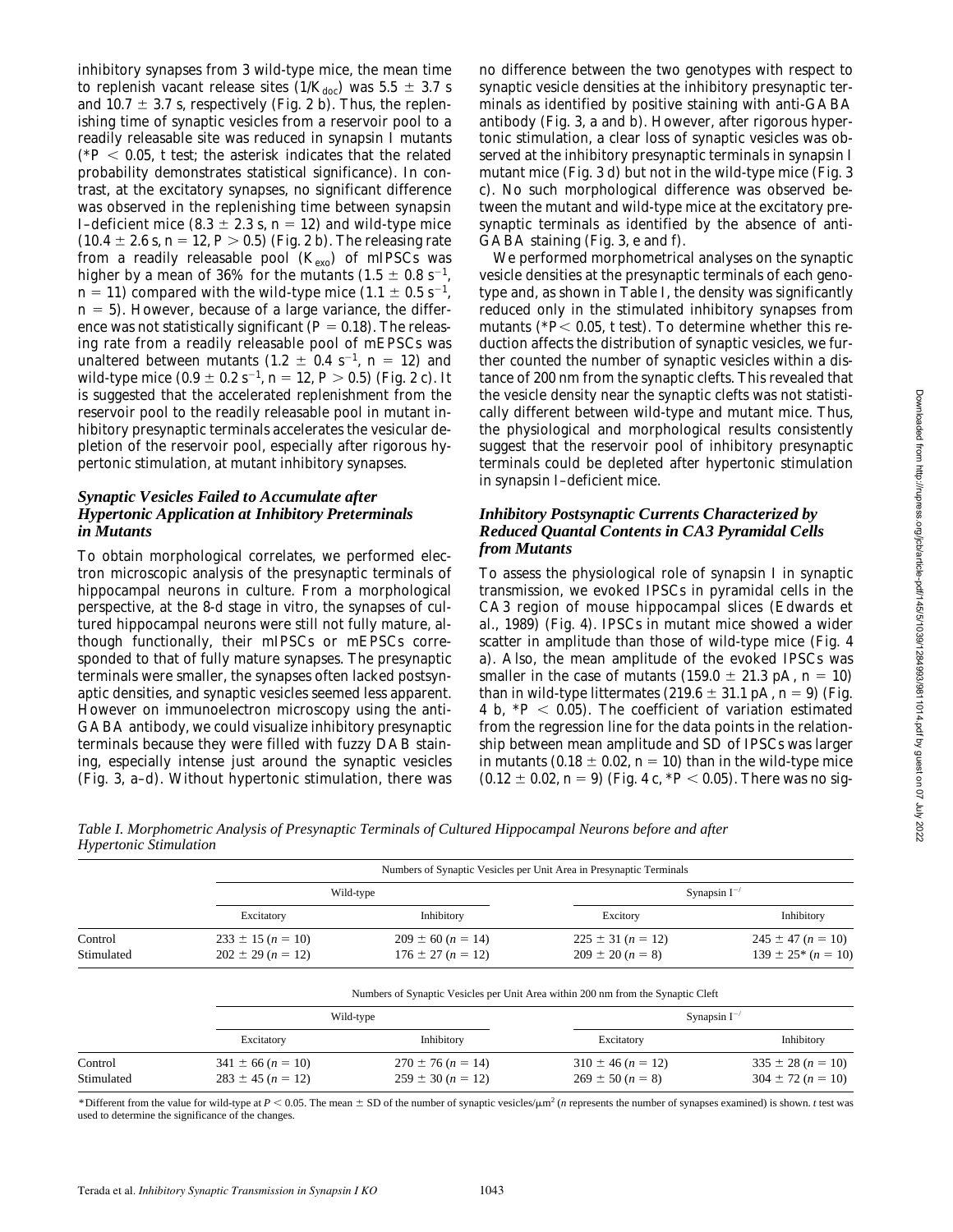Wild-type



*Figure 3.* Immunoelectron microscopic analysis of presynaptic terminals of cultured hippocampal neurons. Frames a, c, and e are preparations from wild-type mice, whereas b, d, and f are from synapsin I–ablated mutants. Frames a and b show inhibitory presynaptic ter-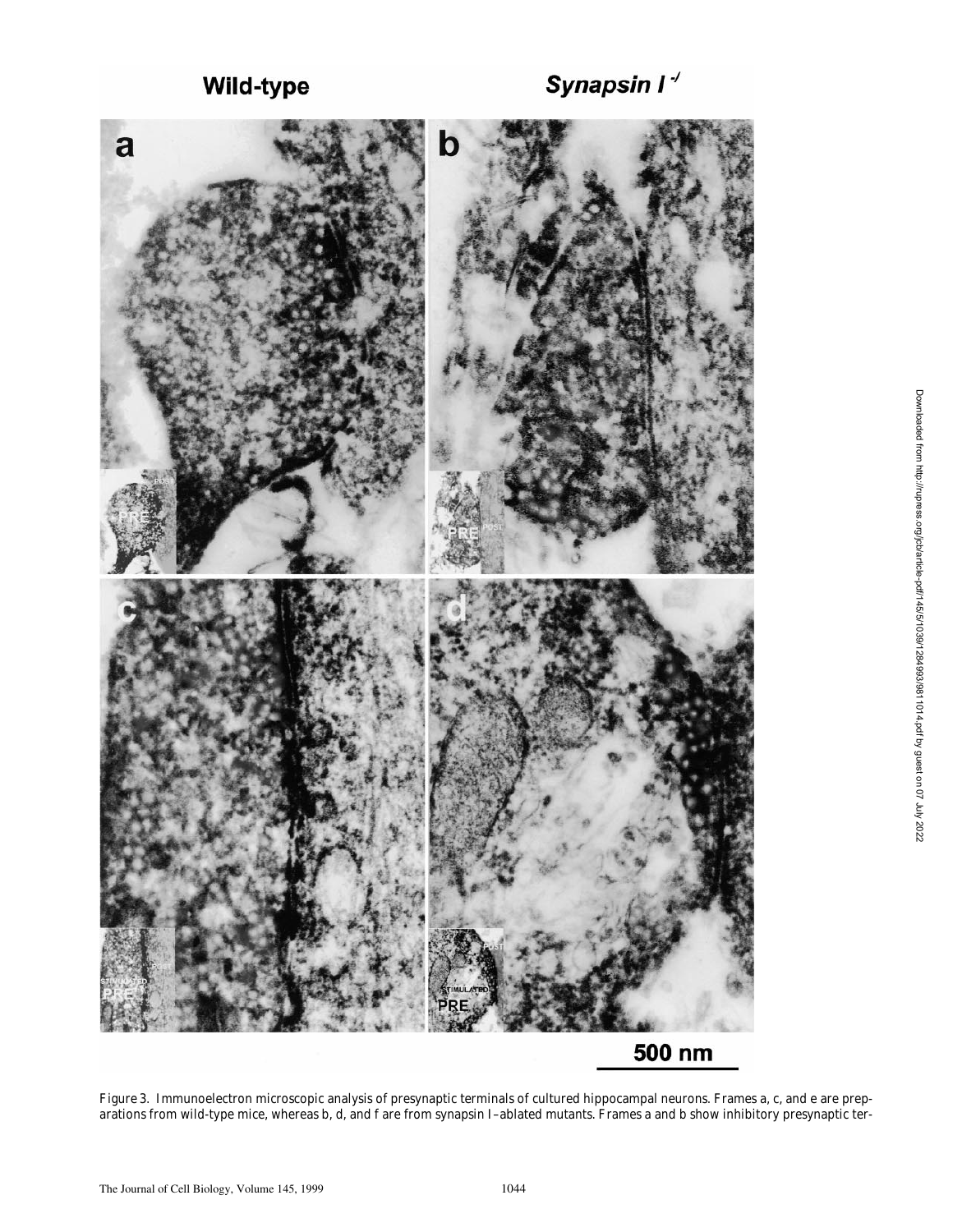nificant difference between mutant and wild-type mice with respect to the rise time  $(10-90\%)$  (wild-type,  $n = 9$ ,  $2.6 \pm 0.3$  ms; mutant,  $n = 10, 2.8 \pm 0.3$  ms) and biexponential decay time constants (wild-type,  $n = 9$ , 21.1  $\pm$  0.9 ms and 39.9  $\pm$  6.3 ms; mutant, *n* = 10, 22.5  $\pm$  1.6 ms and 31.6  $\pm$ 3.3 ms) of evoked IPSCs.

To examine whether the quantal size may be altered in synapsin I mutant mice, we recorded the spontaneous mIPSCs from hippocampal CA3 neurons in the presence of TTX (Fig. 4 d). No significant difference was observed in the amplitude of mIPSCs between the case of mutant  $(18.6 \pm 3.7, n = 6)$  and wild-type mice  $(17.6 \pm 4.0, n = 4)$ . The mIPSC amplitude distributions of the wild-type and mutant cells are not significantly different (Kolmogorov-Smirnov test;  $P > 0.1$ ). These results suggest that synapsin I deficiency reduces the inhibitory synaptic efficacy by reducing the quantal content (i.e., the number of synaptic vesicles released by a single presynaptic action potential).

### *Discussion*

Synaptic vesicles normally are anchored to actin filaments

**Wild-type** 

by synapsins (Llinas et al., 1985, 1991; Hirokawa et al., 1989; Harada et al., 1990; Benfenati et al., 1992; Torri Tarelli et al., 1992; Hayashi et al., 1994; Ceccaldi et al., 1995; Pieribone et al., 1995). As the association and dissociation of synapsins to synaptic vesicles are regulated by protein kinases, it is believed that synapsins may play an important role in the regulation of synaptic transmission by the following mechanisms. First, synapsins may modulate the vesicular traffic from the reservoir pool to the readily releasable pool (predocking mechanism) (Llinas et al., 1985, 1991; Hirokawa et al., 1989; Harada et al., 1990; Benfenati et al., 1992; Torri Tarelli et al., 1992; Hayashi et al., 1994; Ceccaldi et al., 1995; Li et al., 1995; Pieribone et al., 1995; Takei et al., 1995). The fluorescence resonance energy transfer experiment revealed that the association and dissociation kinetics of synapsin I and synaptic vesicles is the same order of magnitude as the kinetics of synaptic vesicle recycling (Stefani et al., 1997). It has been reported that domain  $E$  of synapsins is responsible for maintaining the reservoir pool of synaptic vesicles (Pieribone et al., 1995; Hilfiker et al., 1998). In cultured synapses, the number of vesicles exocytosed during action

## Synapsin I<sup>-/</sup>



### 500 nm

minals before hypertonic application and c and d show inhibitory presynaptic terminals after hypertonic application. Frames e and f show excitatory presynaptic terminals after hypertonic application. Presynaptic terminals (a–f) are stained with anti-GABA antibody (see Materials and Methods). Note that retarded accumulation of synaptic vesicles after stimulation was noted only in inhibitory presynaptic terminals from mutant mice (d). Each inset shows the schematic representation of pre- and postsynaptic terminals. Bar, 500 nm.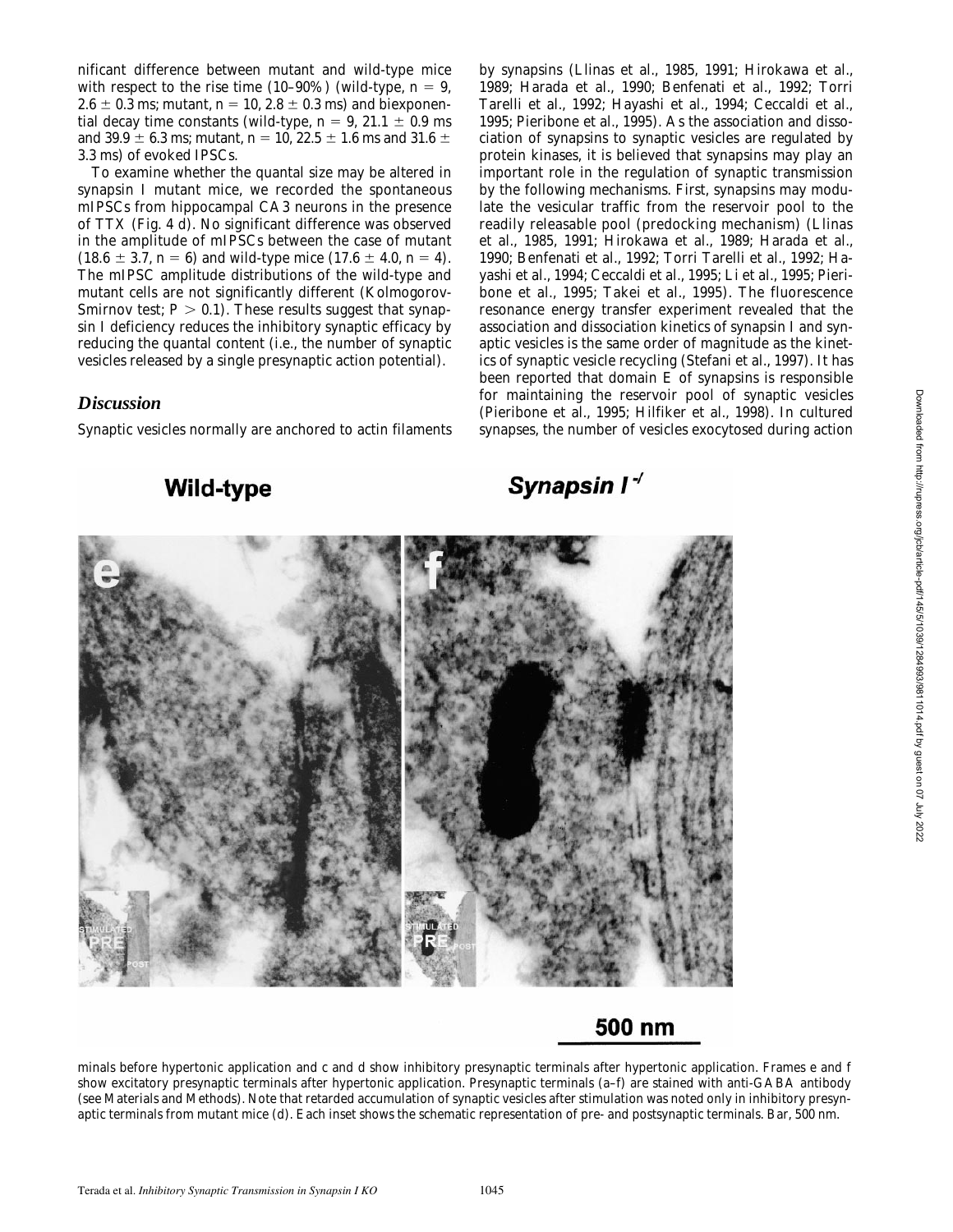

potential trains and the total recycling vesicle pools are reduced in synapsin I knockout mice (Ryan et al., 1996). Also, synapsins have a binding activity to ATP and are predicted to transfer phosphate to an unidentified substrate that may suggest the possibility that synapsin I may be involved in the priming process (Esser et al., 1998; Hosaka and Südhof, 1998). Second, synapsins may inhibit synaptic vesicle fusion for exocytosis (Rosahl et al., 1995). Presynaptic injection of the synapsin domain E peptide reduced the size of EPSCs, accompanied by retarded kinetics of exocytosis (Hilfiker et al., 1998).

Recently, it has been postulated that the efficacy of neurotransmitter release may be regulated by the size of the readily releasable pool as supported by the results of the following experiments. The time courses of paired-pulse *Figure 4.* Evoked IPSCs from pyramidal cells in the hippocampal CA3 region. (a) Superimposed traces of evoked IPSCs at a holding potential of 0 mV (top). There was no significant difference between mutant and wild-type littermates with respect to the rise time (10– 90%; ms) and biexponential decay time constants (ms) of evoked IPSCs. Fluctuation in amplitude of the evoked IPSCs (bottom). (b) Smaller mean amplitude (pA) of evoked IPSCs in the case of mutants ( $P < 0.05$ ). (c) There is a larger coefficient of variation (SD/ Mean) in the case of mutants (filled circles and solid line), compared with the wild-type mice (open circles and dotted line)  $(*P<sub>1</sub>)$ 0.05). Exclusion of extreme points from both mutant and wild-type cases gave a similar result  $(*P < 0.05)$ . (d) Comparison of the cumulative probability distributions of the amplitude of mIPSCs from a wild-type cell (dotted line) and mutant cell (solid line). No significant difference in mIPSC amplitude (pA) was observed. The inset shows traces of mIPSCs from wild-type and mutant cells. The mIPSC amplitude distributions of the wild-type and mutant cells are not significantly different (Kolmogorov-Smirnov test;  $P > 0.1$ ).

inhibition of action potentials and hypertonic solution– evoked release are correlated with each other at individual interpulse intervals when the exocytosis is evoked by action potentials followed by hypertonic solution application (Rosenmund and Stevens, 1996). The release probability as measured by the minimal stimulation technique is related directly to the size of the readily releasable pool as measured by repetitive nerve fiber stimulation (Dobrunz and Stevens, 1997). The replenishment of the readily releasable pool of giant presynaptic terminals in brainstem slices was accelerated by preceding high frequency action potentials in a calcium-dependent manner (Wang and Kaczmarek, 1998). The replenishing time of the readily releasable pool in our case was  $10.4 \pm 2.6$  s (wild-type EPSC) and  $10.7 \pm 3.7$  s (wild-type IPSC), comparable with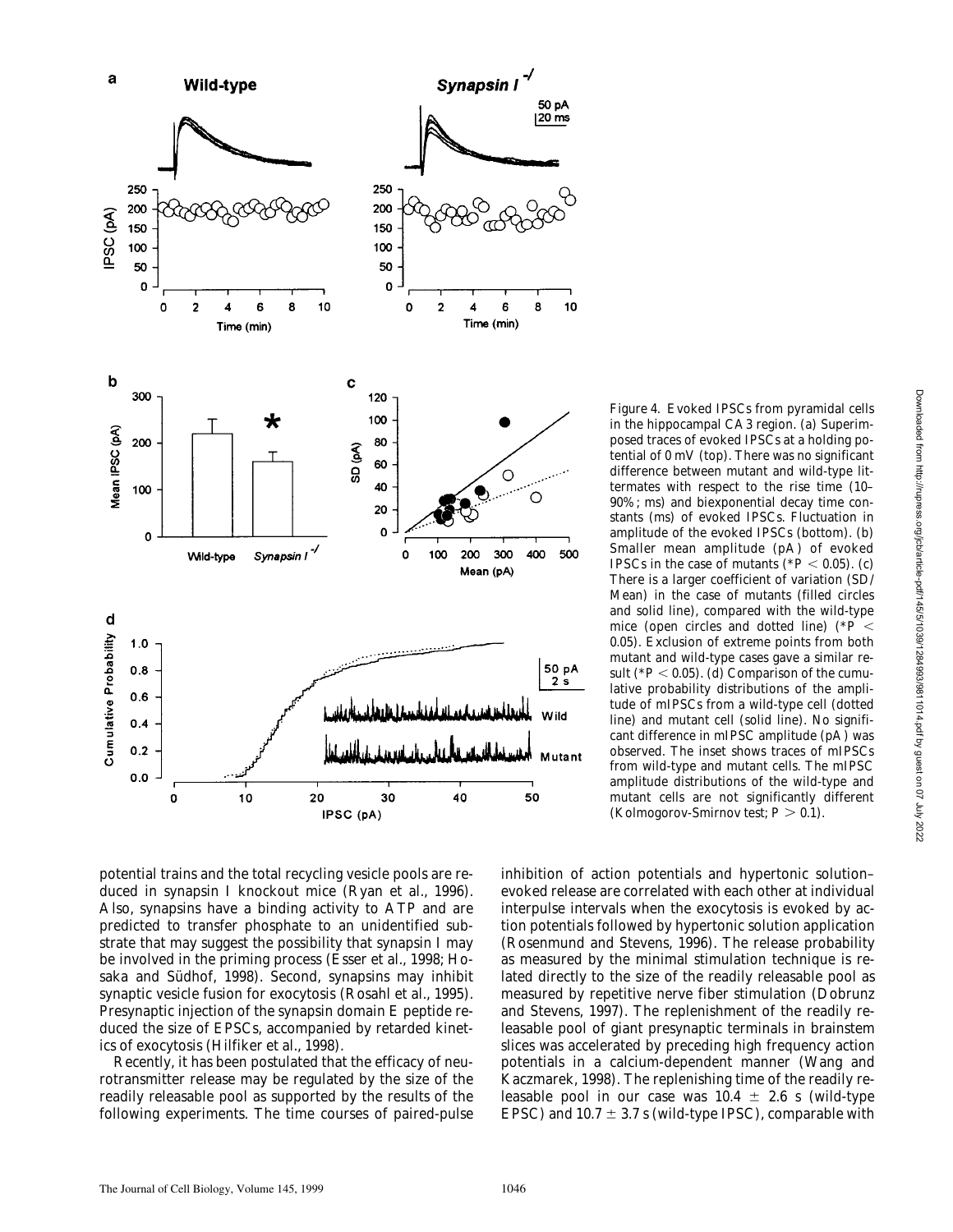values reported previously (12 s, Stevens and Tsujmoto, 1995; 8 s, von Gersdorff and Matthews, 1997). This variation may arise from variations in the intraterminal environment (e.g., the concentration of  $Ca^{2+}$  and protein kinases). Indeed, it is suggested that the replenishment process is accelerated by an elevation in the concentration of intracellular  $Ca^{2+}$  in hippocampal synapses in culture (Stevens and Wesseling, 1998), retinal bipolar cells (von Gersdorff and Matthews, 1997), and brainstem giant synapses (Wang and Kaczmarek, 1998). Activation of protein kinase C by phorbol ester also has been reported to reduce the replenishing time of the readily releasable pool (Stevens and Sullivan, 1998).

Our results in synapsin I mutants suggested a significant reduction in the replenishing time of inhibitory synaptic vesicles from the reservoir pool to a readily releasable site in synapsin I mutants. Synapsin I deficiency had no statistically significant  $(P = 0.18)$  effect on the rate of release from a readily releasable pool  $(K_{\text{exo}})$ . Presumably, this was due to a large variance between the two populations, although the mean value was 36% higher in the case of mutants compared with the wild-type mice. Thus, our results are consistent with the proposed predocking mechanism of synapsin I in the inhibitory presynaptic terminals. However, we cannot exclude the possibility that synapsin I gene knockout may accelerate the release rate of synaptic vesicles during hypertonic superfusion.

Both synapsin I and II are contained in the excitatory mossy fiber terminals in the hippocampus, whereas the inhibitory terminals of cerebellar Purkinje cells lack synapsin IIa and express only a low level of synapsin IIb (Südhof et al., 1989). Also in the rat retina, glutamic acid decarboxylase-positive terminals lack synapsin II (Mandell et al., 1992). Although there is no direct evidence that hippocampal inhibitory synapses lack synapsin II, our results suggest at least that synapsin I plays a very specific role that cannot be compensated for by the presence of synapsin II. In addition, previous studies on synapsin mutants have shown that synapsin II knockouts, but not synapsin I knockouts, exhibit decreased posttetanic potentiation and severe synaptic depression on repetitive stimulation at the excitatory synapses (Rosahl et al., 1995). Considering together, we suppose that synapsin II may compensate for the absence of synapsin I (Ryan et al., 1996) at the excitatory synapses, whereas the deficiency of synapsin I exerted a more serious effect at the inhibitory synapses, presumably because of the poorer compensation.

During the baseline synaptic transmission, the apparent velocity to replenish the readily releasable pool is determined by the true replenishment velocity (the speed of transferring vesicles from the reservoir pool to the readily releasable pool), if the size of the reservoir pool is large enough. Alternatively, when the reservoir pool size reduces small enough because of the prolonged consumption of synaptic vesicles by repetitive stimulation, the apparent replenishing velocity will be limited by the velocity of refilling the reservoir pool. Indeed, our results indicated that the mutant inhibitory synapses in culture could not maintain the capability of subsequent transmitter release because of the exhaustion of reservoir pool after the first massive transmitter release. We consider that the size of reservoir vesicular pool is progressively reduced in the

mutants in an activity-dependent manner, maybe by the accelerated exocytosis/replenishment, the impaired endocytosis, retarded incorporation of endocytosed vesicles into the reservoir pool, or slow uptake of neurotransmitter into the vesicles. At the equilibrated state, the exhausted reservoir pool can no longer support full replenishment of the readily releasable pool, causing reduction in amplitude of evoked IPSCs. If this is also the case in vivo, one could picture use-dependent changes in the reliability of synaptic transmission as follows. Briefly, in the mutant inhibitory synapse after a long enough quiescent period, synaptic vesicles are fully loaded to the reservoir pool and to the readily releasable pool. When bursts of action potentials reach the nerve terminal at this state, a larger amount of neurotransmitter (GABA) is released because of the accelerated replenishment of the readily releasable pool. This causes rapid exhaustion of the reservoir pool and the nerve terminal can no longer release GABA although the action potentials reach the terminal. This would be one of the underlying mechanisms for epilepsy observed in the mutant mice.

Primary epilepsy in humans is largely known to be unassociated with mental retardation (Murphy et al., 1995). Similarly, synapsin I mutants exhibiting epileptic seizures are normal in terms of conditioning and spatial learning (Silva et al., 1996), whereas most rodents with epileptic phenotypes are characterized by learning disabilities. In this respect, the synapsin I mutants may well be a model of epilepsy in humans. The cellular mechanisms underlying epilepsy are as follows: (1) an increased electrical excitability of neurons capable of firing at a high frequency (Kandel and Spencer, 1961; Wong and Prince, 1981); (2) frequency potentiation of excitatory synaptic transmission (Mallart and Martin, 1967); and (3) use-dependent depression of inhibitory synaptic transmission (Ben-Ari et al., 1979; McCarren and Alger, 1985) resulting in the removal of GABAergic inhibition. In an animal model of temporal lobe epilepsy, GABAergic inhibitory synaptic transmission from basket cells to CA1 pyramidal cells is known to be suppressed because of the reduced synaptic input to the inhibitory cells (Bekenstein and Lothman, 1993). Our results suggest that synaptic vesicle turnover at the inhibitory synaptic terminals can be altered by synapsin I deficiency. A subtle change in the turnover rate at inhibitory synaptic vesicles may reduce the inhibitory synaptic efficacy, thereby possibly causing epilepsy in synapsin I mutant mice. Any defect at the inhibitory synapses potentially can produce disintegration of the central nervous system such as epilepsy and in this respect, much attention must be paid to inhibitory synaptic transmission in various mutants with their molecules genetically ablated.

We thank H. Sato for her technical assistance in primary cell culture and H. Fukuda and M. Sugaya for their secretarial assistance.

This work was supported by a Grant-in-Aid for Center of Excellence Research from the Japan Ministry of Education, Science, Sports, and Culture to N. Hirokawa.

Received for publication 5 November 1998 and in revised form 21 April 1999.

#### *References*

Bekenstein, J.W., and E.W. Lothman. 1993. Dormancy of inhibitory interneu-